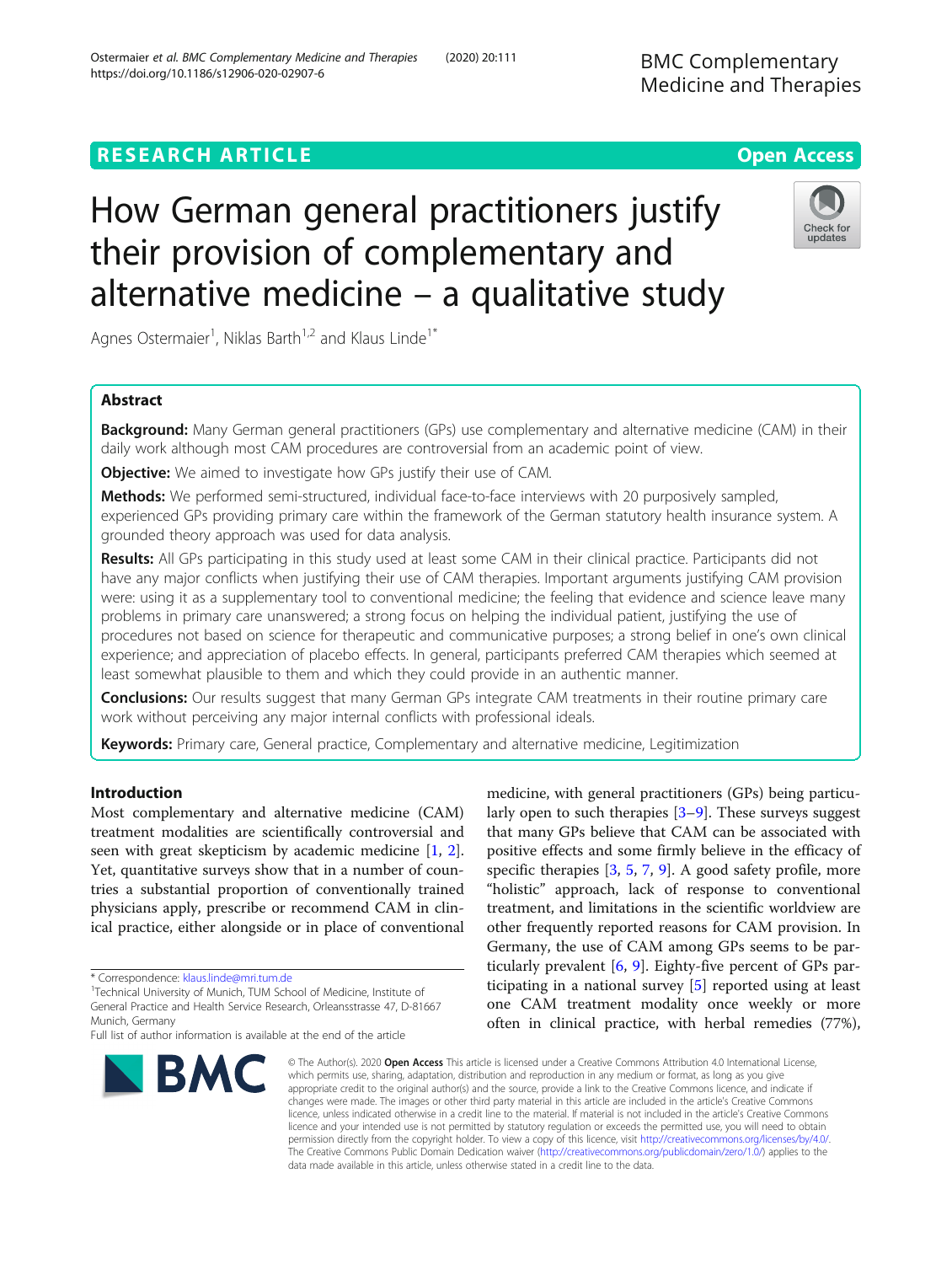vitamins and supplements (41%) and homeopathic remedies (32%) being most frequent.

A variety of cultural and historic factors might contribute to the widespread use of CAM treatments among German physicians in general and among GPs in particular. The popularity and use of CAM modalities among the German population is high [\[10](#page-7-0)] and there is a longstanding tradition of interest into non-conventional and "natural" treatments both in the general population and among physicians [\[11\]](#page-7-0). The German Medical Association accredits so-called additional qualifications (German "Zusatzbezeichnungen"; see Additional File [1](#page-6-0) for further information) for several CAM therapies such as acupuncture, homeopathy, natural healing procedures (including herbal medicines, spa therapy etc.) and manual medicine/ chirotherapy (including a variety of manipulative, chiropractic and osteopathic techniques). Herbal, homeopathic and anthroposophic medicines are regulated as drugs and sold in pharmacies.

Health care for 90% of the German population is covered by social health insurance (88%) or by related funds (2%), 10% are privately insured. Compared to other countries, the German health system has a relatively strong market-orientation, the workload of GPs is high and average contact times per patient visit are very short within the social health insurance system [\[12](#page-7-0)]. Most CAM is not covered by social health insurance, but there is a great willingness in the population to pay privately for such treatments  $[13]$ . Thus, providing CAM can also be financially attractive for GPs. Furthermore, the freedom of the physician to choose a therapy has traditionally been an important professional principle for many German physicians [[14](#page-7-0)]. Yet, CAM has little role in medical education and skeptical academics criticize the broad CAM provision as an unacceptable deviation from evidence- and science-based medicine [\[2](#page-6-0)].

We have performed a qualitative study among experienced German GPs to better understand why they use CAM treatments as well as other professionally questionable interventions (for example, antibiotics in patients with the common cold). In an earlier article [[15](#page-7-0)] we described our findings suggesting that GPs generally use such strategies to manage "therapeutically indeterminate situations". Such situations are characterized by two sets of conditions: "firstly, there is a desire for medical treatment, either by the patient or the physician, or both. Secondly, either such a treatment is not (unambiguously) necessary from a medical perspective, a professionally accepted treatment is not available, or an existing effective treatment is not acceptable to the patient" (p2 [\[15](#page-7-0)]). Therapeutically indeterminate situations occur frequently in patients with minor illnesses, medically unexplained symptoms, or long-lasting complaints associated with chronic diseases. Beside empathic consultations, the use of CAM was an important tool for managing these situations. In this article, we report how participants justified their use of CAM as GPs and whether they perceived such use a problematic deviation from professional ideals.

## **Methods**

As the methods of our study have been described in detail elsewhere [[15](#page-7-0)], we only give a relatively brief description below. After providing informed consent, purposefully sampled experienced GPs providing first-line primary care in Bavaria, Germany, participated in problem-oriented interviews (performed between July 2015 and December 2016). We aimed to recruit similar numbers of GPs belonging to the following groups: those who exclude CAM treatments as far as posible, those who use CAM treatments occasionally but without being convinced of their specific effects, and convinced CAM providers. This information was collected through pre-study contact, websites and information from colleagues. Furthermore, we took account of gender and practice location. We did not include physicians trained as GPs but not participating in the social health insurance primary care system or exclusively offering specialized CAM care.

All interviews were conducted face-to-face with a single GP (19 by AO and one by NB and KL). Median duration was 52 min (range 34 to 72 min). While an interview guide listing issues to be addressed was available (see Additional File [1](#page-6-0)) we aimed to get the interviewees to develop the themes themselves as much as possible. Topics to be addressed included typical features of their practice and how they had changed over the years; attitudes to and use of CAM treatments, nonspecific treatments and placebos, and if such treatments were not used, how practice was managed without them; scientific orientation, justification of the strategies used and inner conflicts; and their views on their role as a physician and medical doctor. Interviews were audiotaped, transcribed verbatim, and pseudonymized.

A grounded theory approach was used for data analysis ([\[16](#page-7-0), [17](#page-7-0)], see Additional File [1](#page-6-0) for further details). Analysis started early in the data collection phase. The coding process used elements of open, axial and selective coding and was supported by writing memos and developing diagrams. Coding, interim findings and our interpretations reflecting our prior and adapted assumptions were regularly discussed by the research team.

#### Results

## Charateristics of participants

A total of 20 GPs participated in the study. Ten participants were between 41 and 50 years old, five between 51 and 60 and another five between 61 and 70 years. Eight GPs were female, twelve male. Four practices were based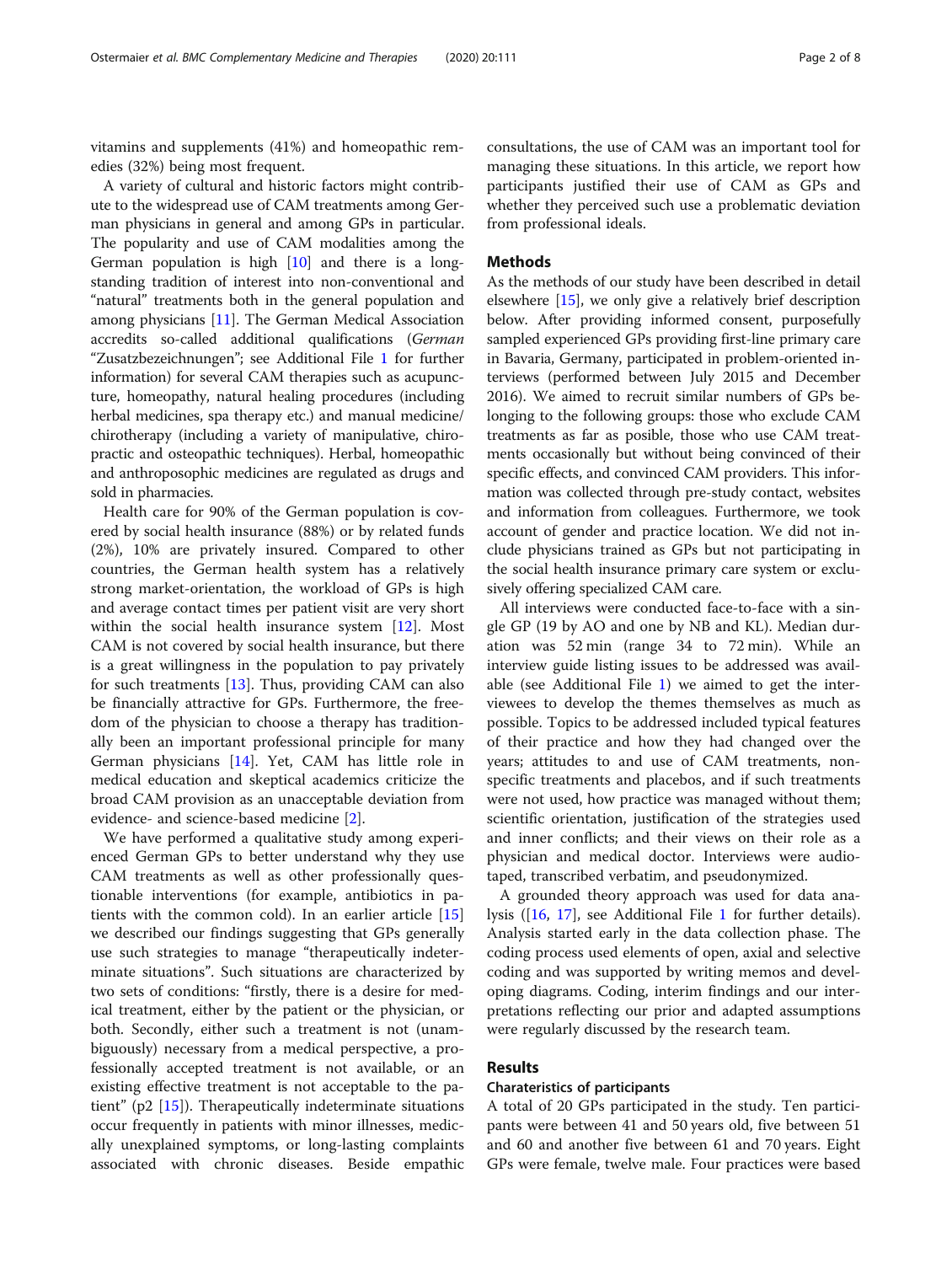in cities or suburbs, ten in towns and six in villages. Fourteen participants had been specialized as GPs for more than 10 years, and 18 were either the only practice owner or a joint partner. Nine had an additional qualification in at least one CAM therapy (6 acupuncture, 5 naturopathy, 5 homeopathy, 2 chirotherapy) and eight an additional qualification in emergency medicine.

While several participants considered themselves skeptical towards CAM, all prescribed at least herbal remedies in their clinical practice. Based on their general tendencies in the interview, we considered only one participant a true skeptic (i.e., generally believing that CAM treatments do not have any effects over placebo and trying to avoid such treatments as far as possible) and four as clearly convinced CAM providers (i.e., firmly believing that the CAM treatments used have specific effects). The remaining participants seemed to be highly pragmatic in their views on CAM, ranging from rather skeptical to very open.

## The basis is conventional medicine - CAM is a supplementary tool

One important indirect argument made by participants legitimizing the use of CAM was that they use these treatments largely as a practical supplement when conventional medicine does not provide satisfactory solutions. Most participants (including convinced CAM providers) explicitly emphasized that conventional medicine is the basis of their clinical practice.

Complementary medicine is a very good supplement, but only up to a certain point. The core should be conventional medicine, around which other things from here and there can be used as complements. It's a good compromise, that's how I see it. The basis is conventional medicine, to which other things can be added. (17)

Two GPs using CAM intensively and in a convinced manner in their clinical practice even stated that, for them, being competent in conventional medicine is a precondition to apply these modalities.

My thinking was I have to be able to practice conventional medicine properly in order to justify my use of other things. (11)

#### The limits of evidence and science in general practice

At the same time, participants reported that conventional medicine with its focus on evidence and science leaves many problems in primary care unanswered (see our article on therapeutically indeterminate situations [[2\]](#page-6-0) for details). In the following quote, a participant who originally specialized in internal medicine explained why

CAM modalities are "dispensable" in specialized care but can be helpful in general practice, despite classifying himself as rather skeptical. The last phrase of the quote is also an example of how participants started to question their own positions during the interviews which addressed issues rarely discussed openly.

I'm sure that if I had a specialist practice as an internist, where you really get referrals with clear questions, complementary medicine is dispensable, or a very small niche, as in irritable bowel syndrome or whatever, or with palpitations and things like that at the cardiologist, where you might try something, but otherwise rarely. But with us *fin general prac*tice], I think, because it's such a diffuse, unsorted patient population, I find that you do actually need it. Well, right now I'm sticking my neck out in favor of complementary medicine although I told you at first that I don't use it at all, so I'm not sure I belong in this interview any more. (13)

Participants using CAM more frequently argue that the quality of evidence in general practice is often weak.

It's just that if you go a little deeper into evidence-based medicine, you'll see that even in conventional medicine, the evidence is sometimes astonishingly thin. (03)

These participants also tend to address concerns regarding unclear or implausible mechanisms of action for CAM treatments by pointing to gaps in mechanistic knowledge in conventional medicine and the fact that current knowledge is often incomplete and sometimes falsified by new research.

It is often the case with conventional drugs, too, that one doesn't really understand the mechanism of action, or only vaguely what's happening. And every few years there's something new, new knowledge. (06)

In general, science with its empirical principles based on populations rather than individuals was not considered to be the only guide for daily work in general practice.

The problem is that people are always different, that ... all science ultimately forgets the individual, and so the actual individual case. (15)

## Helping individual patients without doing harm Participants felt primarily committed to helping the presenting patient.

… it is always about the individual patient and their problem … (16)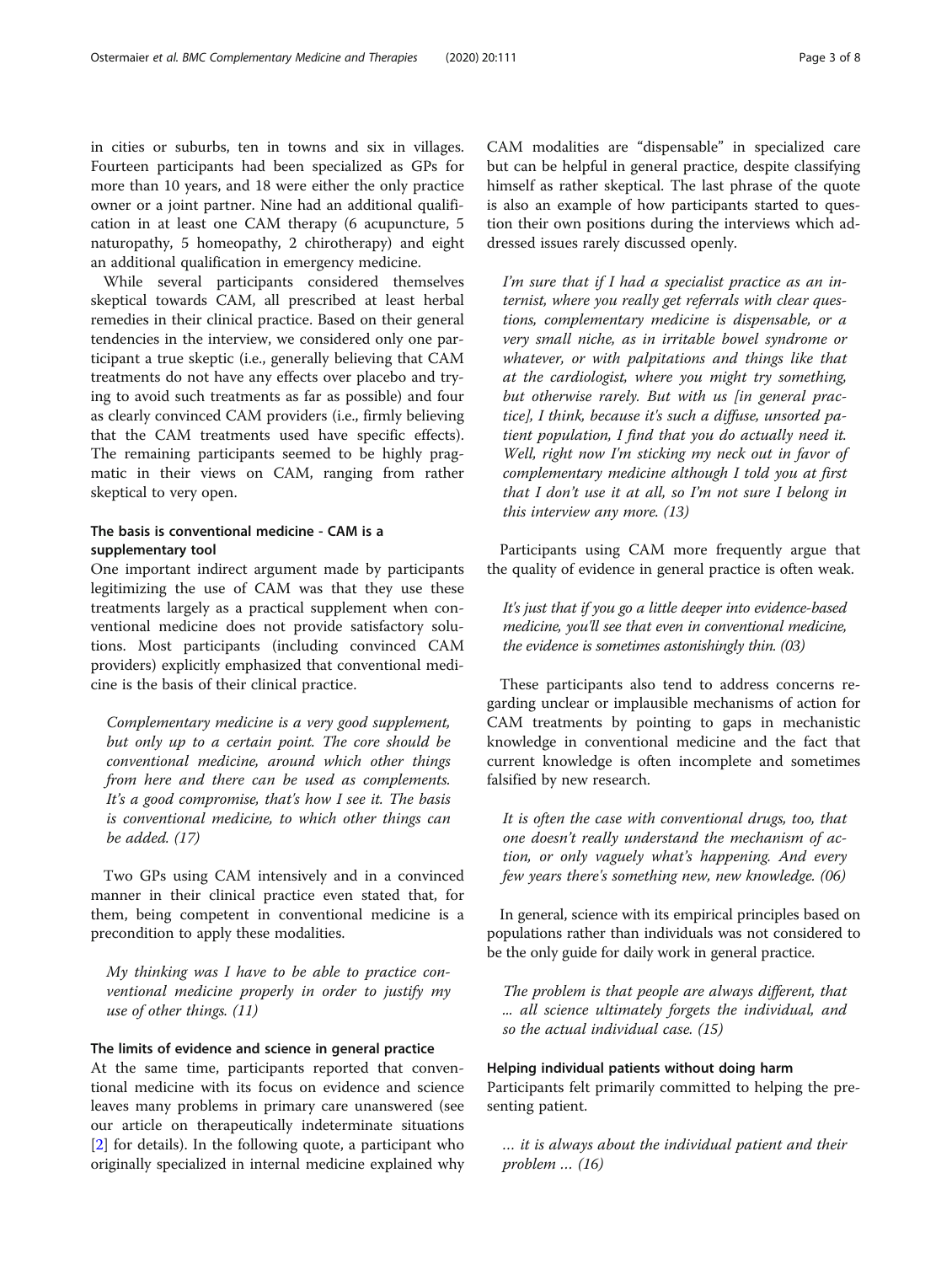To have practical solutions in as many situations as possible and in order to be able to take account of the preferences of patients, participants aimed to have broad toolkits.

The benefit is that I simply have a broader repertoire … Where conventional medicine has its gaps or where the patient has other ideas, I still have therapeutic alternatives. (03)

They judged the different therapies by their contribution to the potential solution of the patient's problem. The means to reach the therapeutic goals were considered secondary. In some situations CAM could become an alternative instead of a supplement for more convinced CAM providers.

In my opinion, one has a therapeutic goal in each case. And I stick to it. And I do my best to achieve it. And it doesn't matter how I achieve it. So, if the man can walk again, because the pain in the hip has diminished, then the therapeutic goal has been reached. It doesn't matter whether the hip has been replaced or if I've used acupuncture it or recommended something else. (04)

Complementary medicine is sometimes even the better tool for me, not so as to avoid patients going somewhere else, but because in my eyes I can better help them with this kind of medicine. For that reason, I would even prefer complementary medicine in certain cases. (14)

Participants often prescribed CAM treatments to avoid conventional treatments with a higher risk of side effects, but also stressed that the use of CAM itself must not harm the patient.

For a cold, I prefer to give the patient only a [homeopathic] remedy, which has no side effects, instead of saying, now take ibuprofen plus [brand name for acetylcysteine] plus blah blah, which … according to the evidence provides little benefit and maybe also has side effects. (07)

The main thing is not to harm the patient. Also not by losing time or whatever, you have to bear that in mind. (03)

## Facilitating communication and the therapeutic relationship

The motives for using CAM to facilitate empathic communication and to develop a better relationship with patients arise in various ways in the interviews, particularly among GPs seeing many patients open to CAM therapies. For example, when talking about his "broad toolkit" the participant cited in the previous section also said that his CAM skills and experience allow him to take a more complete case history.

I am more open-minded when I speak with patients, and can take a better case history. I can better understand what other treatments the patient has already undergone, or is undergoing. (03)

The openness of the GP to CAM could increase the trust of patients skeptical toward conventional medicine when a conventional treatments are really needed:

Or when I prescribe an antibiotic they say: "If that's what you say, then  $I$  know  $I$  really need it. If  $I$  were at the ENT [ear, nose, throat] doctor's, I wouldn't take it, but if you say I need it, then I really do need it, because I know that you'd prefer not to give it to me." (07)

CAM was also considered to be a means of accompanying patients with severe diseases or in difficult social situations.

Of course, a big area is the people with cancer who actually come to see me because of the mistletoe, because they've heard I prescribe it. And then you have to see why they actually come. … And then you have to listen carefully and look, talk to the patients … if they really want the mistletoe or if they're just running away from their disease. And it often is the case that they're running away. And then I try to accompany them on their way and the goal is to provide them with effective therapy. And that often means having surgery and, if necessary, doing chemotherapy and, of course, radiotherapy. But for me, the most important thing is to build trust with these patients, and to strengthen their self-confidence and courage, so that they cope with the disease, that's the most important thing. I cannot say, "I'll give you the mistletoe and you'll be all better", that's not it, it's more about accompanying them on their way. (16)

#### Confidence in own practical experience

In general, all participants strongly trusted their personal practical experience. But while a few more skeptical GPs emphasized that personal experience is not sufficient for assessing whether a CAM treatment has specific effects, positive experiences were sufficient for the majority of participants to become open to CAM provision. These GPs judged the usefulness of CAM (as well as of conventional) treatments based primarily on what they saw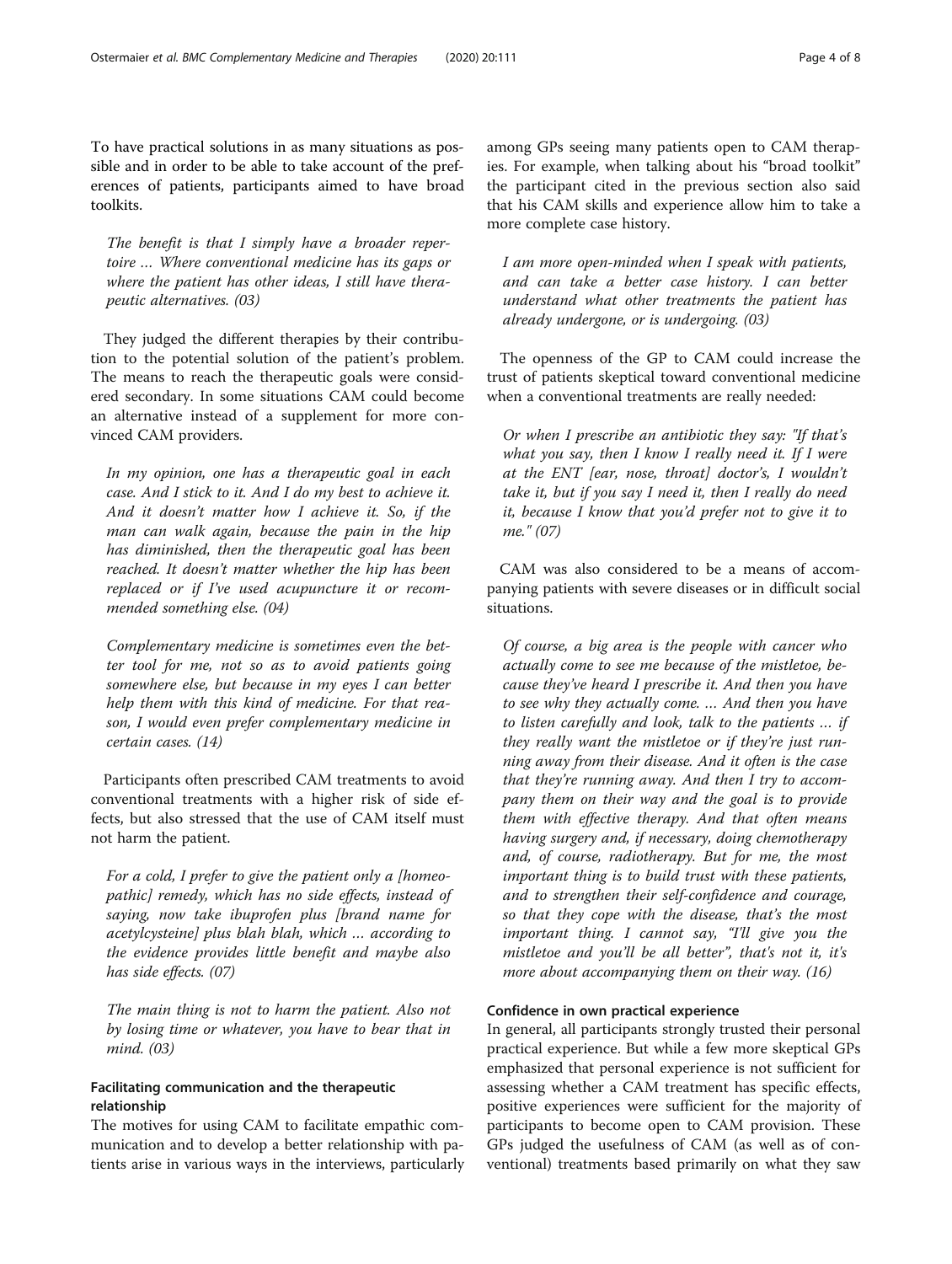in their patients. Rising doubts about the specificity of effects or the plausibility of potential mechanisms were overturned by the repeated experience of positive outcomes.

The decisive factor is the effect. So what matters is the outcome and not necessarily knowing how it works ... we see that it works, and then I can administer it as long as it doesn't harm the patient. (15)

I do have my doubts and wonder what it is that works ... but then I often see these amazing reactions, and then I say, there must be something in it. (14)

## Appreciation of placebo effects

Whether placebo effects had a role when using CAM was not a major issue for participants. On the contrary, placebo effects were appreciated as an important and positive component of any treatment.

Of course, the placebo effect is very important. It should not be underestimated, but many conventional doctors do just that: "That's just a placebo". Placebo is really quite remarkable. (06)

Yet, when reporting on their personal use of CAM treatments participants usually implicitly or explicitly stated that they did not think that these treatments work exclusively by placebo effects (note the word "partly" in the following quote).

If the patient is happy and well, then that's fine by me … whether it's partly a placebo effect or not is all the same to me. (07)

## Personal beliefs and the need to be authentic

If, instead, participants considered a CAM treatment to work exclusively through placebo effects, this usually had the consequence that they did not use it. The GP quoted below considered homeopathy a "great placebo", but when trying to use it he felt as though he lost his authenticity and was lying to the patient. So he preferred using herbal remedies which were more plausible to him even if convincing clinical evidence from trials was missing.

[Homeopathy] is a great placebo. Really, there is really hardly anything in which one orients so much to the patient and ... where everything has meaning, and then one chooses the appropriate remedy. It's really astounding, how much there is to it. ... But I can't hand on heart do something I don't really believe in, so, yes, I've actually thought, ok, take it as a

placebo … but then I really felt I was lying, playing a part, and that's not authentic. Exactly. That's why it didn't work for me ... And with the other remedies, such as herbal remedies, there is at least an active ingredient, even if there's no evidence from clinical trials. (13)

Based on their personal beliefs, preferences and experiences, participants made quite individual choices of CAM therapies for clinical use.

I have experience with acupuncture and Ayurveda. Therefore, I know they work. … As for homeopathy, I have no use for it. (19)

Plausibility and evidence of effectiveness – as perceived by the individual physician – influenced whether a treatment was considered acceptable or not. Herbal medicines seemed acceptable to almost all participants, while homeopathy was often discussed critically.

And then there's homeopathy, which I haven't talked about at all, because I never use it ... for me it's completely irrational to think that this has any effect (laughs). And there are no significant proven effects. Although the homoeopaths always say there are. It wouldn't occur to me. (05)

#### Individual strategies avoiding internal conflicts

In summary, over the years the experienced GPs in our study had developed individual strategies integrating personally selected CAM therapies to a greater or lesser extent into their daily clinical practice. These individual strategies were constructed in a manner which minimized internal conflict and supported the desire to provide good primary care.

… whether it's morally justifiable, I have to say that personally it's simply not an issue, because – and this applies to all medicine for me - I try to help the patient and avoid harming them, with all the means at my disposal. … The goal is to find the best possible solution for the patient. (03)

## **Discussion**

#### Summary of findings

All the experienced German GPs participating in this study used at least some CAM in their clinical practice. Using CAM did not cause any major conflicts with professional ideals. Important arguments justifying CAM provision were: using it as a supplementary tool to conventional medicine; the feeling that evidence and science leave many problems in primary care unanswered; a strong focus on helping the individual patient, also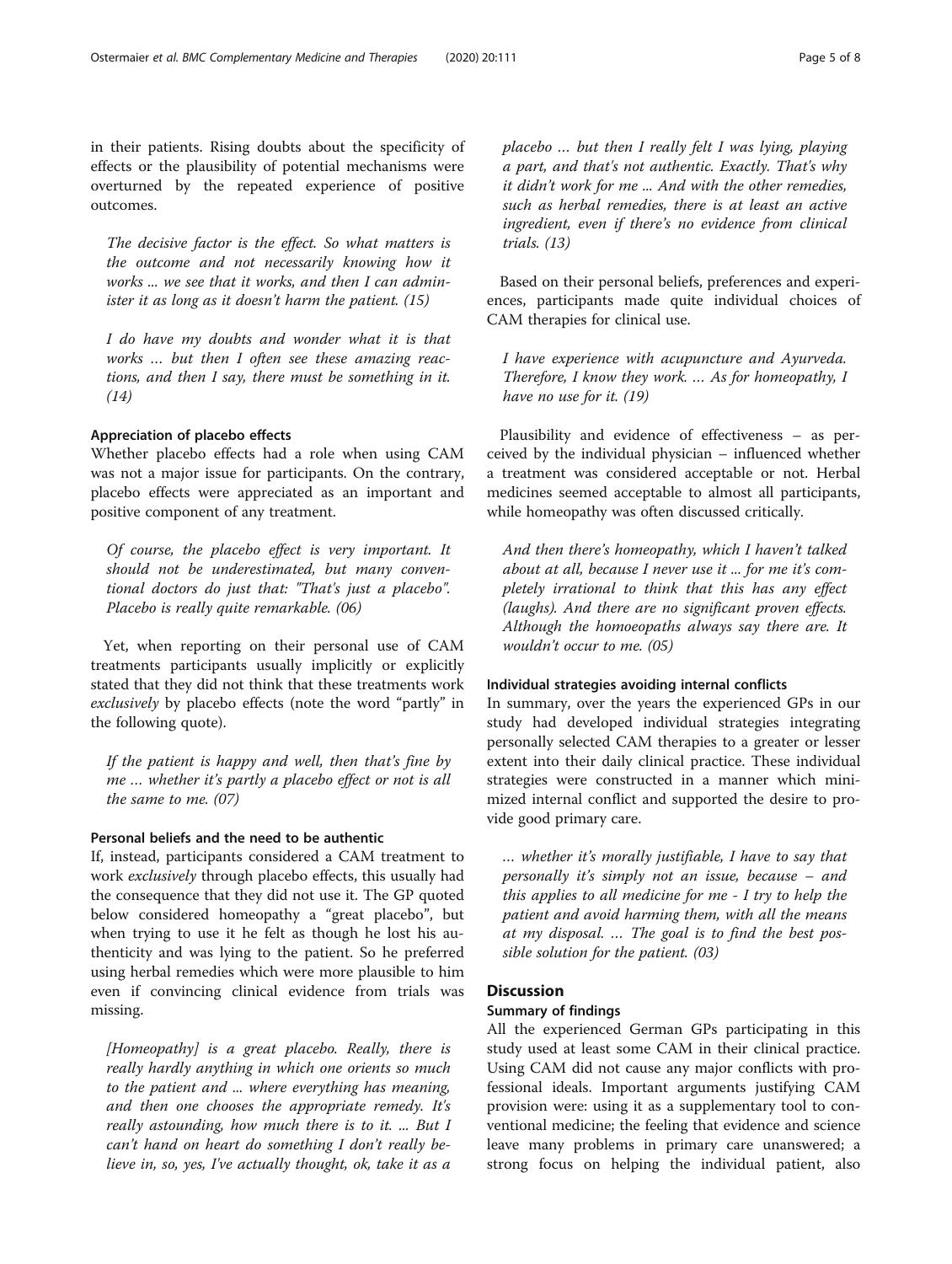justifying the use of procedures not based on science for therapeutic and communicative purposes; a strong belief in their own practical experience; and an appreciation of placebo effects. Participants preferred CAM therapies which seemed at least somewhat plausible to them and which they could provide in an authentic manner.

#### Comparison with existing literature

There is only a small number of qualitative studies systematically investigating why conventionally trained GPs (two studies also included other physicians) engage with CAM. The specific issues addressed in these studies varied considerably. Four of these studies (two from Germany, one each from Australia and the Netherlands) exclusively included frequent CAM providers [[18](#page-7-0)–[22](#page-7-0)], and it is unclear to what extent the participants provided true primary care (i.e., first contact and principal point of continuing care for patients within a healthcare system) or more some sort of CAM-focused care attracting a specific selection of patients. The two remaining studies from New Zealand and the United Kingdom recruited GPs providing primary care regardless of CAM provision, but were performed in countries in which active CAM provision is rare among this group of physicians [\[23](#page-7-0), [24\]](#page-7-0). Our study adds another piece to the puzzle as it recruited primary care providers in a country with frequent CAM provision among GPs.

Several basic findings are similar across the studies. For example, consistently reported reasons for engaging with CAM were the importance of the physician's belief in efficacy, the belief that there are fewer side effects, and the feeling that science leaves many practical problems unanswered. In contrast to the qualitative studies conducted in other countries, the integration of CAM into routine primary care was more deeply embedded into the clinical practice of the participating GPs in our study. Herbal medicines seem to be almost conventional medicine to many German physicians and were recommended by all our participants. Furthermore, the majority of participants integrated combinations of several CAM therapies into their daily practice without perceiving any major professional conflicts. These findings are in contrast to the studies in GPs providing primary care in New Zealand or the United Kingdom. The study from New Zealand [\[23\]](#page-7-0) describes the participants' "discomfort" regarding the "gulf between the two paradigms". The study from the United Kingdom [[24\]](#page-7-0) focuses on beliefs about utility but the findings suggest that the active use of CAM among participants was very limited. While participants in both studies saw some role for CAM in clinical practice, concerns about evidence seemed to be more pronounced than in our study and the intrinsic motivation for actively using CAM was much lower. Further systematic investigation of historical, cultural and professional factors is required to investigate and explain the observed differences..

Compared to the studies exclusively recruiting physicians with intense CAM provision  $[18–22]$  $[18–22]$  $[18–22]$  $[18–22]$  $[18–22]$ , the majority of participants in our study seemed clearly more biomedically oriented. According to a categorization proposed by Frank and Stollberg [\[20](#page-7-0)] most of our GPs seem to practice a model of "biomedically dominated coexistence" of "orthodox" and "heterodox" medicine, "in which isolated heterodox techniques are integrated into the therapeutic arsenal, while the dominance of biomedical concepts remains unchallenged" (page 357). A few of our more CAM-convinced participants might be on the border of a "coexistence with heterodox dominance" where CAM becomes the preferred approach. Frank and Stollberg also described a group (which was not observed in our study) with a strong CAM focus who integrate several traditions of healing (for example, Ayurveda, traditional Chinese Medicine and homeopathy) in a "great melting pot" (page 358). None of our participants seemed to practice such a model.

Frank and Stollberg developed their categorization in a study of medical acupuncturists, only some of whom were GPs. Therefore, their categorization might not be fully adequate for differentiating GPs providing CAM within a social health insurance system. A variety of qualitative studies show that many GPs feel that biomedicine does not provide satisfying answers for a significant proportion of the patients they see (e.g. [[15](#page-7-0), [25](#page-7-0)– [28\]](#page-7-0)). Furthermore, managing uncertainty is a crucial skill for primary care [\[29](#page-7-0), [30\]](#page-7-0). Yet, biomedicine does not seem to have been actively challenged by any of the participants in these studies. Differentiating subtypes of the model of "biomedically dominated coexistence" could be a worthwhile objective for future studies.

Another interesting empirical finding of our study is the important link between being able to act in an authentic manner, the exploitation of placebo effects and the personal belief in specific effects. Our findings fit with those in the scarce qualitative literature on prescribing placebos which suggests that exploiting the placebo effects of a treatment seems to be fully legitimate only if the provider believes that it also has specific intrinsic effects [\[31,](#page-7-0) [32](#page-7-0)]. Parsons identified functional specificity as a core value of the medical profession [\[32](#page-7-0), [33](#page-7-0)]. In her seminal study among Welsh GPs from 1976 [\[25](#page-7-0)], Comaroff described how physicians internalize the professional ideal to provide treatment only if needed and only if it has specific effects (over placebo). If a physician is completely certain that a CAM treatment is a placebo, it becomes illegitimate for this physician.

From a sociological perspective, the use of CAM strategies by GPs also draws attention to a central aspect of the doctor-patient interaction. Talcott Parsons has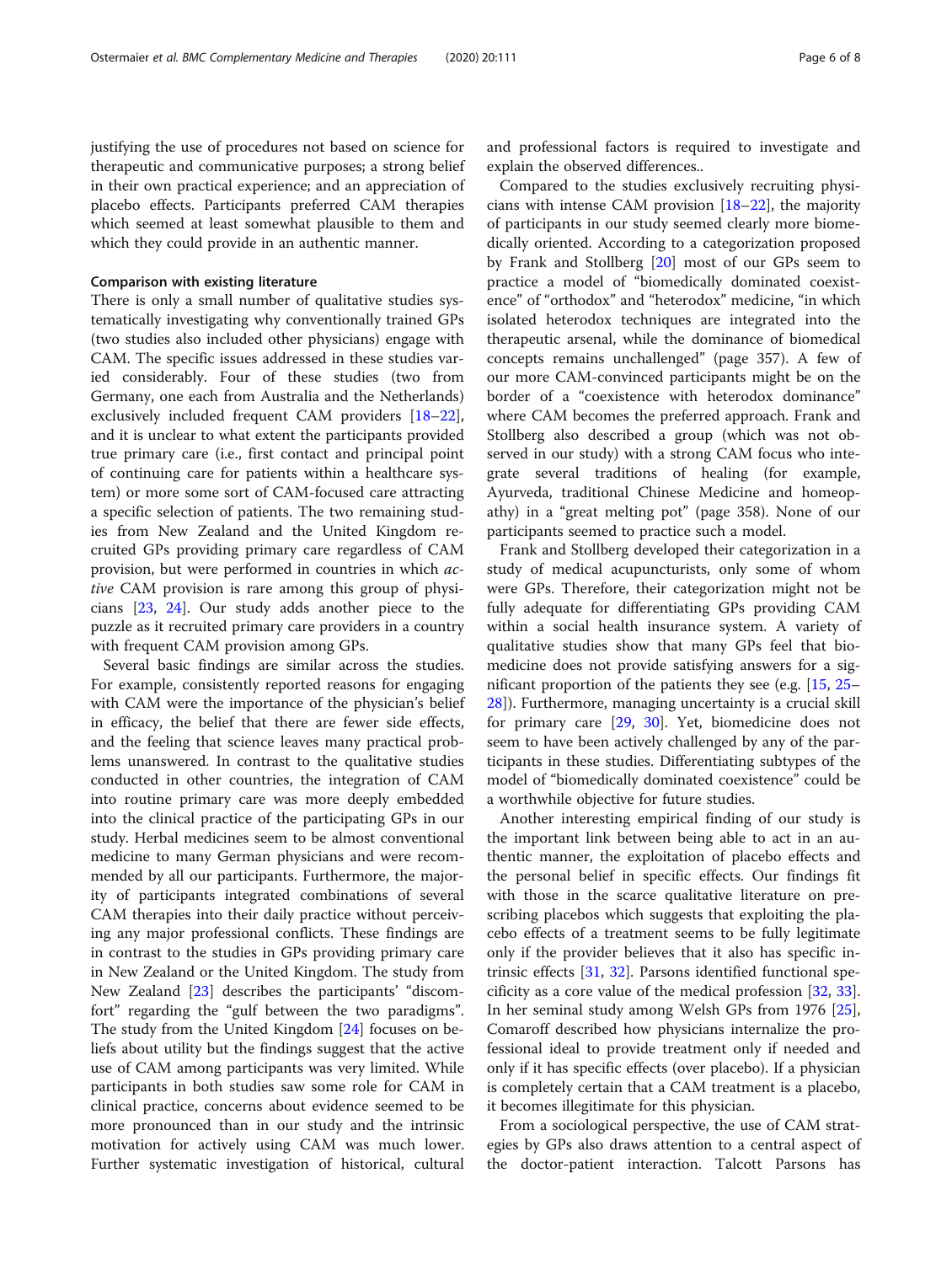<span id="page-6-0"></span>attested that medicine has an "optimistic bias" [[25\]](#page-7-0). The suffering of a patient almost urges the attending physician to a therapeutic action. This implies that any act that could help to alleviate the patient's suffering is considered more legitimate than doing nothing. Our data show that CAM procedures seem to be one functional solution [[15\]](#page-7-0) to the problem of the doctor being under pressure to act professionally. On the one hand, this pressure to act is institutionalized by the fact that patients approach doctors with an expectation of therapeutic action. On the other hand, the treatment of patients is shaped by the professional ethic that implies that patients should at least not be harmed. CAM strategies seem to offer a means of navigating between these imperatives. Under conditions of uncertainty in daily primary care, they can represent a resource to assist the physician's basic ability to act. They enable doctors to better connect with patients while also avoiding harm.

## Limitations

Our small study cannot make any claims for generalizability, but our findings fit well with those of larger quantitative surveys among German GPs [\[5](#page-7-0), [6,](#page-7-0) [9](#page-7-0)]. Our findings are strongly influenced by the specific cultural and health service conditions in Germany. Furthermore, our study has been performed in the southern part of Bavaria, a region with income above the German average. Although valid data is not available it seems likely that the use of CAM among the general population in this region is also above average. Obviously, the reports of our participants are active retrospective re-constructions of what they consider their actual practice. Social desirability and reducing contradictions might have influenced the accounts of GPs. As our findings show, participants have individually differing views and beliefs on different CAM methods. Focusing on a single CAM modality would have sharpened findings for this specific treatment. However, we aimed to address the subject in a broader manner to better understand how German GPs use CAM treatments in their primary care work in a more general manner.

## Conclusions

Our results suggest that many German GPs integrate CAM treatments in their routine primary care work without perceiving any major internal conflicts with professional ideals. As the level of integration of CAM into general practice seems to differ strongly between countries, international cooperation to explore influencing factors would be desirable in future projects.

#### Supplementary information

Supplementary information accompanies this paper at [https://doi.org/10.](https://doi.org/10.1186/s12906-020-02907-6) [1186/s12906-020-02907-6](https://doi.org/10.1186/s12906-020-02907-6).

Additional file 1.

#### Abbreviations

CAM: Complementary and alternative medicine; ENT: Ear, nose, throat; GP: General practitioner

#### Acknowledgements

We would like to thank the GPs who participated in our study. AO's work in this survey was done for her MD thesis at the Medical Faculty of the Technical University of Munich. This work was supported by the German Research Foundation (DFG) and the Technical University of Munich (TUM) in the framework of the Open Access Publishing Program. We thank Karl Hughes for helping to translate quotes into English and Siona Laverty for her linguistic help when revising our manuscript. Finally, we want to thank our peer reviewers for their constructive comments helping to improve our manuscript and their patience in correcting our remaining language shortcomings.

#### Authors' contributions

Conceived the idea of the study: KL. Designed the study: KL, AO, NB. Conducted the interviews: AO (19 interviews), NB and KL (1 interview). Coded the data and mainly conducted the analysis: AO. Contributed to data analysis: KL and NB. Wrote manuscript draft: KL. Critically revised the manuscript for important intellectual content: AO, NB. All authors read and approved the final manuscript.

#### Funding

None.

#### Availability of data and materials

Data collected and analyzed during the current study are not publicly available due to the confidential nature of participant transcript data. AO's thesis with a comprehensive collection of quotations (in German) will be available from the authors after approval by the Medical Faculty of the Technical University of Munich.

#### Ethics approval and consent to participate

The study protocol was approved by the Medical Faculty of the Technical University of Munich's ethics committee (reference number 450/15 s). All participants gave written consent to participate in the study.

#### Consent for publication

Not applicable.

#### Competing interests

The authors declare that they have no competing interests.

#### Author details

<sup>1</sup>Technical University of Munich, TUM School of Medicine, Institute of General Practice and Health Service Research, Orleansstrasse 47, D-81667 Munich, Germany. <sup>2</sup> Ludwig-Maximilans-Universität Munich, Institute of Sociology, Konradstr. 6, D-80801 Munich, Germany.

#### Received: 11 July 2019 Accepted: 27 March 2020 Published online: 15 April 2020

#### References

- 1. Gorski DH, Novella SP. Clinical trials of integrative medicine: testing whether magic works? Trends Mol Med. 2014;20:473–6.
- 2. Anlauf M, Hein L, Hense HW, Köbberling J, Lasek R, Leidl R, Schöne-Seifert B. Complementary and alternative drug therapy versus science-oriented medicine. Ger Med Sci. 2015;13:Doc05.
- 3. Astin JA, Marie A, Pelletier KR, Hansen E, Haskell WL. A review of the incorporation of complementary and alternative medicine by mainstream physicians. Arch Intern Med. 1998;158:2303–10.